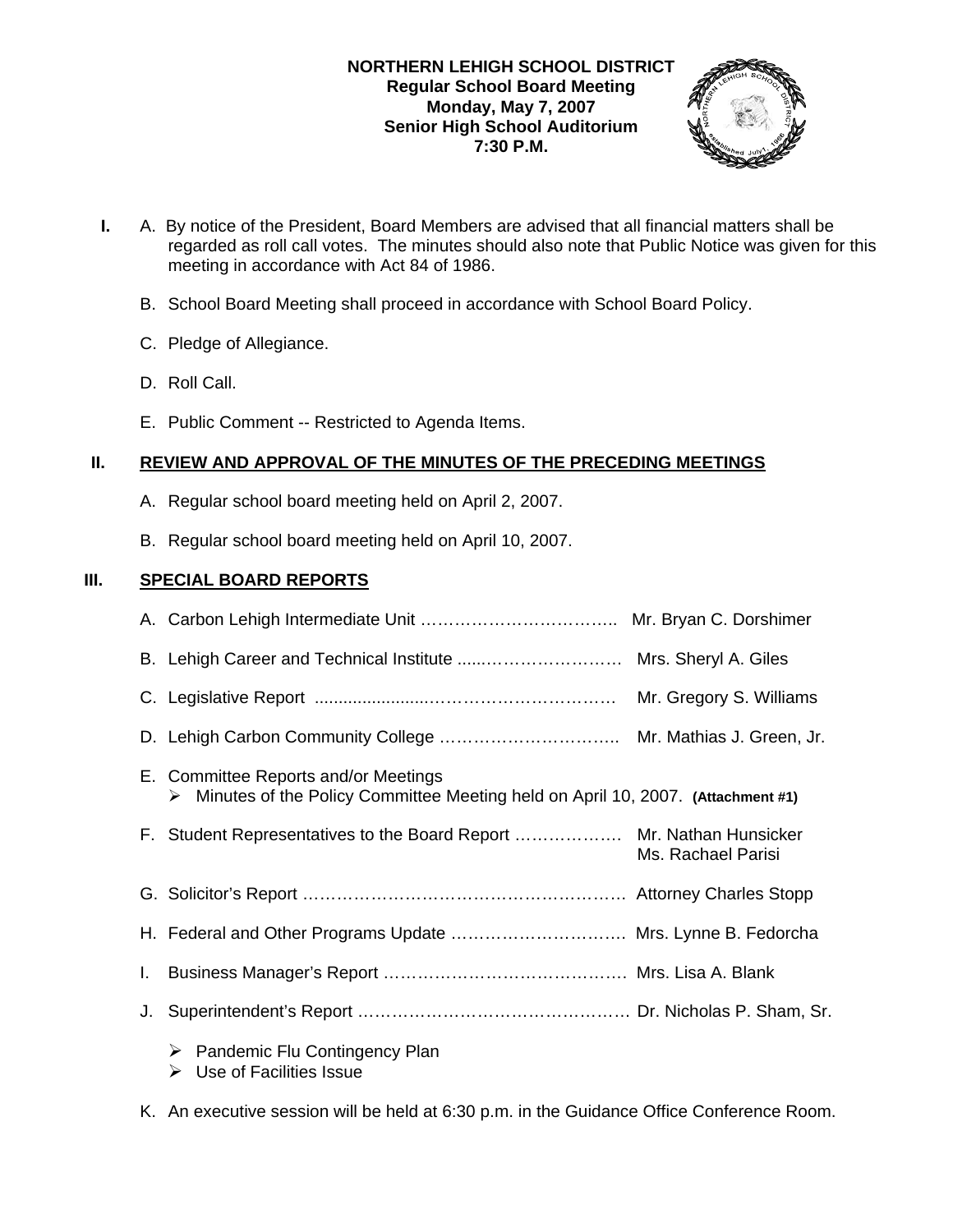# **IV. PERSONNEL**

## A. Nomination for Appointment – Non-Professional

| 1. Elizabeth Trantham*<br>Assignment:<br>Salary:             | High School Learning Support Aide replacing Tricia Seiler<br>\$9.59 Per Hour/6 1/2 Hours Per Day/5 Days Per Week<br>(2005-2008 Educational Support Staff Memorandum of Understanding) |
|--------------------------------------------------------------|---------------------------------------------------------------------------------------------------------------------------------------------------------------------------------------|
| <b>Effective Date:</b><br>*60 day Probationary Period        | April 23, 2007                                                                                                                                                                        |
| 2. Rebecca Herring*                                          |                                                                                                                                                                                       |
| Assignment:                                                  | Cook's Helper, Slatington Elementary School replacing Tina<br>Chalk                                                                                                                   |
| Salary:                                                      | \$7.50 Per Hour/5 1/2 Hours Per Day/5 Days Per Week<br>(2005-2009 ESPA Collective Bargaining Agreement)                                                                               |
| <b>Effective Date:</b><br><i>*60 day Probationary Period</i> | May 8, 2007                                                                                                                                                                           |

## B. Substitute - Instructional

Approve the following substitute teacher for the 2006-2007 school year at the 2006-2007 substitute teacher rate of \$80.00 for 1-10 non-consecutive days; \$90.00 for 11-20 non consecutive days; and \$105.00 for 21+ non-consecutive days:

Jennifer Silliman

## C. Co-Curricular Appointments 2007-2008

| <b>Richard Oertner</b>              | Head Boys Basketball Coach              | \$6,543.21 |  |
|-------------------------------------|-----------------------------------------|------------|--|
| Dennis Rehrig                       | Assistant Boys Basketball Coach         |            |  |
| <b>Richard Mantz</b>                | <b>Assistant Boys Basketball Coach</b>  |            |  |
| Joe Krempasky                       | MS Boys Basketball Coach-Shared Stipend |            |  |
| <b>Richard Roberts</b>              | MS Boys Basketball Coach-Shared Stipend |            |  |
| David Oertner                       | <b>Head Girls Basketball Coach</b>      |            |  |
| <b>Scott Gerould</b>                | <b>Assistant Girls Basketball Coach</b> |            |  |
| Jason Reinhard                      | <b>MS Girls Basketball Coach</b>        |            |  |
| <b>Todd Herzog</b>                  | <b>Head Wrestling Coach</b>             |            |  |
| <b>Brent Herzog</b>                 | <b>Assistant Wrestling Coach</b>        |            |  |
| <b>Rob Marlatt</b>                  | <b>Assistant Wrestling Coach</b>        |            |  |
| Kathi Neff                          | Cheering Advisor-Shared Stipend         |            |  |
| LeAnn Hoch*                         | Cheering Advisor-Shared Stipend         |            |  |
| *Pending Verification of Clearances |                                         |            |  |

# D. Co-Curricular Volunteers 2007-2008

| Pete Reese                                 | Assistant Boys Basketball Coach   |  |
|--------------------------------------------|-----------------------------------|--|
| <b>Robert Hughes</b>                       | Assistant Boys Basketball Coach   |  |
| Lil Borger                                 | <b>Assistant Cheering Advisor</b> |  |
| Alden "Chub" Farber, Jr*.                  | <b>Assistant Football Coach</b>   |  |
| <i>*Pending Verification of Clearances</i> |                                   |  |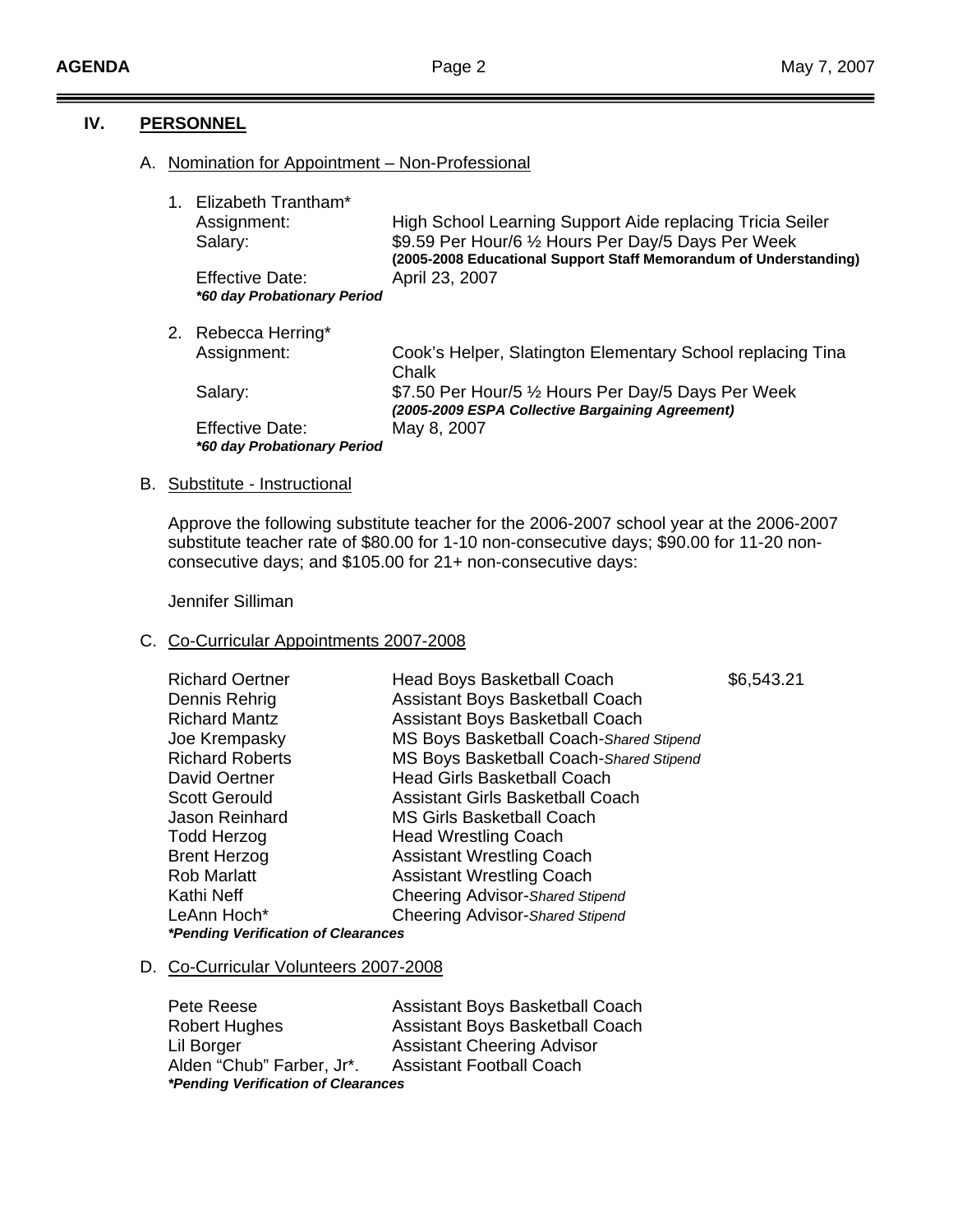# E. Resignation/Retirement

- 1. Accept the resignation of Terry Jenkins from his position as Elementary Band teacher in the Slatington Elementary School, effective the last day of 2006-2007 school year, at which time he will begin his retirement from Northern Lehigh School District after 33 years of service.
- 2. Accept the resignation of Lorraine Marsh from her position as 5<sup>th</sup> Grade Learning Support Aide in Slatington Elementary School, effective the last Slatington Elementary student day of the 2006-2007 school year, at which time she will begin her retirement from Northern Lehigh School District after 22 years of service.
- F. Salary Adjustment

 Acknowledge the following teacher who has completed the requirements per the Collective Bargaining Agreement that would entitle him to a salary increase for the second half of the 2006-2007 school year:

Thomas Mertus From: Step 5B To: Step 5B + 24

## G. Unpaid Leave of Absence

 Approve the request of employee #4850, a Peters Elementary Aide, to take a four week unpaid leave of absence beginning on May 9, 2007. She is planning to return to work upon release from her doctor on or about June 6, 2007.

## H. Athletic Sports Physical Doctors

 Approve to appoint OAA Orthopedic Specialists to provide one time athletic physicals for each athlete. They will be providing the PIAA Comprehensive Initial Pre-Participation Physical Evaluation at the cost of \$15.00 per physical. In prior year's, athletes received physicals for each sport they participated in.

## I. Football Game Physician

 Approve to appoint OAA Orthopedic Specialists to provide football game physicians for the 2007-2008 school year at a quoted fee of \$75.00 per regular season game and \$85.00 per post-season game. This is an increase of \$5.00 over previous year's fee.

# **V. CONFERENCES**

 Diane Ruff – Healthy Edge: Building Healthy School Meals! – June 12 & 13, 2007 – Bucks County IU #22, Doylestown, PA – Registration: \$175.00, Travel: \$53.35, Lodging: \$50.00, Meals: \$15.00 - Total Approximate Cost: \$293.35 – Funding: Cafeteria Budget **(Attachment #2)** 

# **VI. POLICY**

## A. Board Policy – First Reading

- 1. Approve revisions to existing school board policy #115 Programs: Vocational/Career Education, as presented after first reading. **(Attachment #3)**
- 2. Approve revisions to existing school board policy #237.1 Pupils: Audio and Video Surveillance, as presented after first reading. **(Attachment #4)**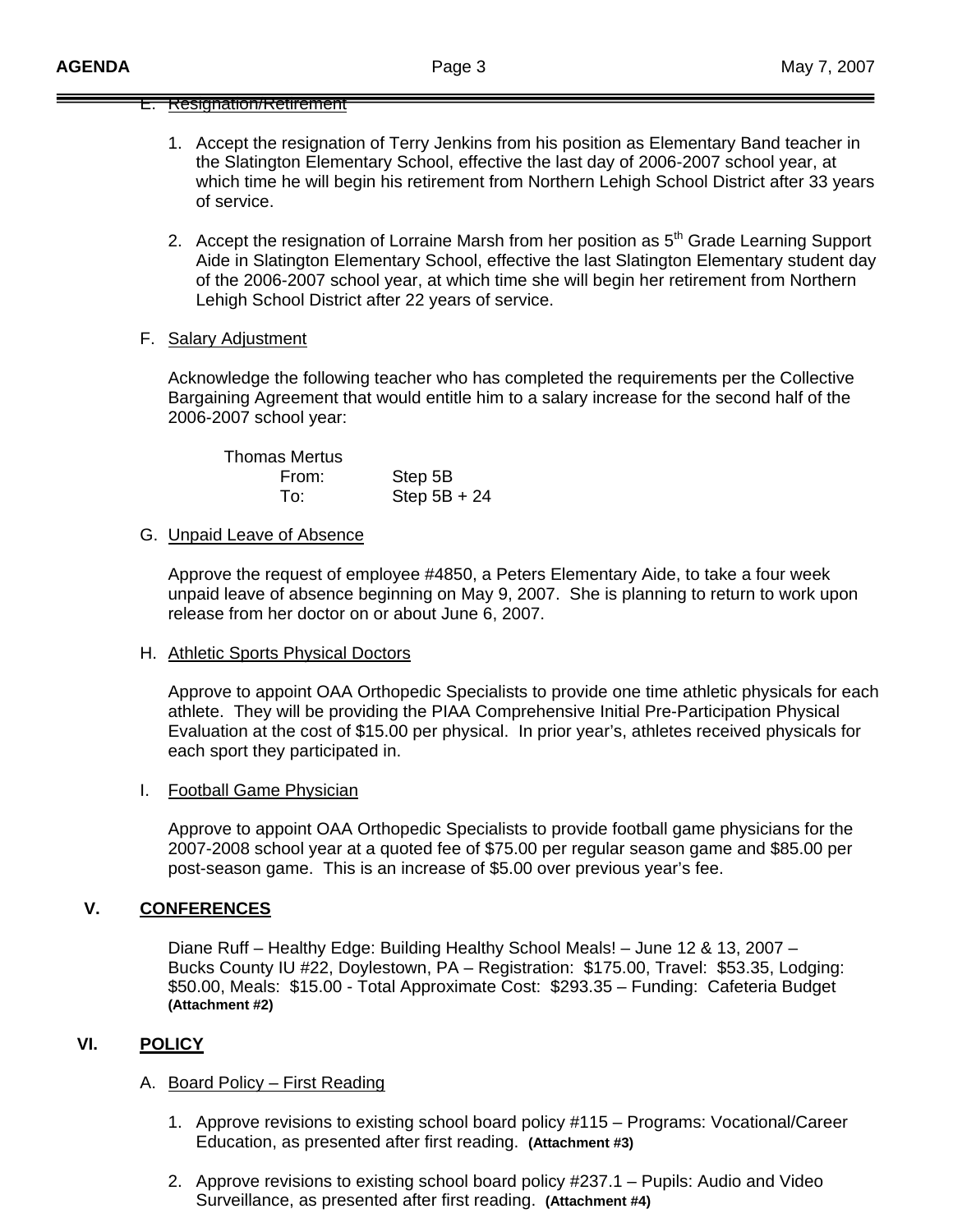- 3. Approve revisions to existing school board policy #209 Pupils: Health Examinations/Screenings, as presented after first reading. **(Attachment #5)**
- B. Board Policy Second Reading
	- 1. Approve revisions to existing school board policy #609 Finances: Investment of District Funds, as amended after second reading. **(Attachment #6)**
	- 2. Approve revisions to existing school board policy #217 Pupils: Graduation Requirements, as amended after second reading. **(Attachment #7)**

#### C. Homebound Instruction

- 1. It is recommended that the Board of Education grant continued homebound instruction for a  $9<sup>th</sup>$  Grade Student, Student No.1009350, for five hours per week for the remainder of the 2006-2007 school year.
- 2. It is recommended that the Board of Education grant homebound instruction for a  $9<sup>th</sup>$ Grade Student, Student No.1015300, for five hours per week for the remainder of the 2006-2007 school year.

#### D. Agreement of Sponsorship

Approve the Agreement of Sponsorship To Attend Another Pennsylvania Community College for Alyssa Yehl, in accordance with the guidelines established under Policy #912. Beginning in the Fall of 2007 she will be a fulltime student at Northampton Community College to pursue her course of study in Interior Design. **(Attachment #8)** 

- E. Approve the General Criteria and Guidelines for the Northern Lehigh Ring of Honor as presented. **(Attachment #9)**
- F. Approve the Northern Lehigh School District Athletic Honor Code/Discipline Code as presented. **(Attachment #10)**
- G. Approve the Northern Lehigh School District Screening, Interviewing, and Hiring Guidelines as presented. **(Attachment #11)**

## **VII. CURRICULUM AND INSTRUCTION**

## A. CLIU 2007-2008 Facilities Plan Committee Report

 Approve the following resolution to adopt the 2007-2008 Carbon Lehigh Intermediate Unit Facilities Plan Committee Report that was unanimously adopted by the CLIU Facilities Plan Committee on February 6, 2007. **(Attachment #12)** 

 **RESOLVED:** It is recommended that the Northern Lehigh School District Board of Directors approve the 2007-2008 Facilities Plan Committee Report as unanimously adopted by the CLIU Facilities Plan Committee on February 6, 2007. In addition, the Board reaffirms its commitment to the original construct of the Facilities Planning, approved November 1, 1989, which consists of a series of prioritized inquiries to be considered in determining future locations of the CLIU and school district special education classes.

B. Approve administration to enter into a partnership agreement with Northwestern Lehigh School District in order to provide our students with greater options to earn concurrent high school/college credit. The term of the Dual Enrollment Partnership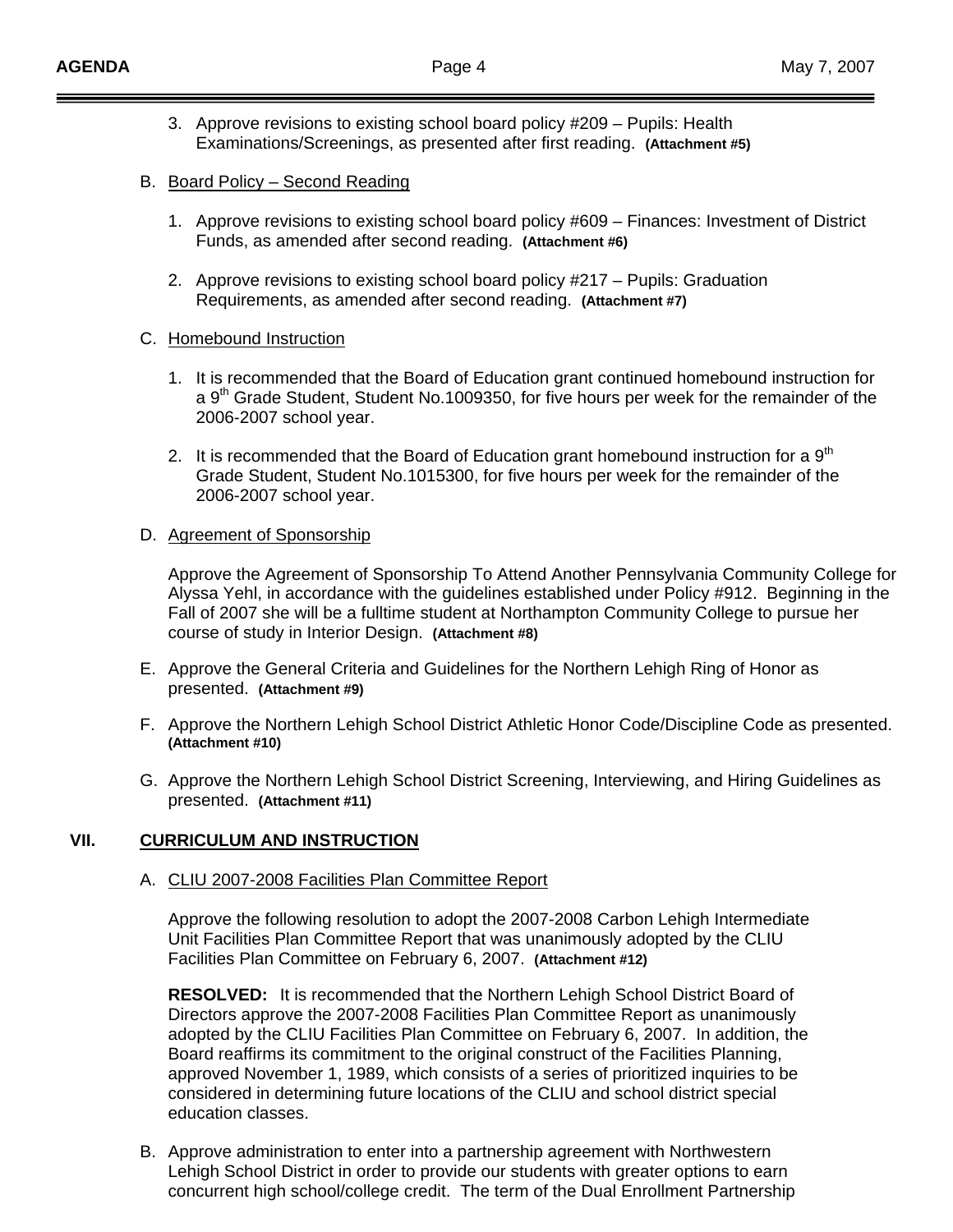Proposal between Northern Lehigh School District and Northwestern Lehigh School District will be from July 1, 2007 – June 30, 2008. **(Attachment #13)**

C. Addition of High School Young Republicans Club

 Approve the request of the high school administration to conduct a Young Republicans Club in the high school. This club will provide students with a forum to discuss their opinions on issues of the day, current events, and upcoming elections, as well as, participate in local charity events and organize debates for students. There will be no cost to the district to conduct this club.

# **VIII. OLD BUSINESS**

# **IX. NEW BUSINESS**

# **X. FINANCIAL**

- A. Approve the Arthurs Lestrange Cash Management Portfolio for the months of March 2007. **(Attachment #14)**
- B. Approve abatement/exoneration requests of per capita taxes, for the residents that fall within the guidelines, as presented. **(Attachment #15)**
- C. Authorize the administration to enter into an e-Service (ASP) agreement with CSIU 16 located in Lewisburg PA for fund accounting, payroll and personnel software applications beginning with the 2007-2008 fiscal year. The totle 2007-2008annual cost shall not exceed \$19,339.00 plus \$87.00 per hour for data conversion. The fees shall be pro-rated based on the actual date Northern Lehigh begins active use of the services and is contingent upon an amended termination date from our current software contract.
- D. Approve renewal of a service agreement with Ehrlich Pest Control for pest control service at all 4 buildings in the amount of \$3,468.00. This reflects a \$108.00 increase over the previous year's fee. **(Attachment #16)**
- E. Approve renewal of a service agreement with Altronics Security Systems for monitoring of burglar alarm system and recorded openings/closings for the 6 locations in the amount of \$2,692.29. This reflects a \$52.79 increase over the previous year's fee. **(Attachment #17)**
- F. Approve renewal of a service agreement with SimplexGrinnell for monitoring of fire alarm systems at all 5 buildings in the amount of \$2,006.00 This reflects a \$58.00 increase over the previous year's fee. **(Attachment #18)**
- G. Approve renewal of a three (3) year service agreement with Waste Management for trash removal and recycling collection at a cost of :

|           | COST             | COST        | <b>INCREASE</b> |
|-----------|------------------|-------------|-----------------|
| YEAR      | <b>PER MONTH</b> | PER YEAR    | PER YEAR        |
| 2007-2008 | \$1,855.00       | \$22,262.00 | \$509.00        |
| 2008-2009 | \$1,920.00       | \$23,041.00 | \$779.00        |
| 2009-2010 | \$1,987.00       | \$23,841.00 | \$800.00        |

H. Approve the contract with J. Miller and Sons, Inc. for environmental consulting (AHERA, Right-to-Know, MSDS, and IAQ Testing) to include all buildings in the amount of \$6,725.00. This reflects a \$0.00 increase over the previous year's fee. **(Attachment #19)**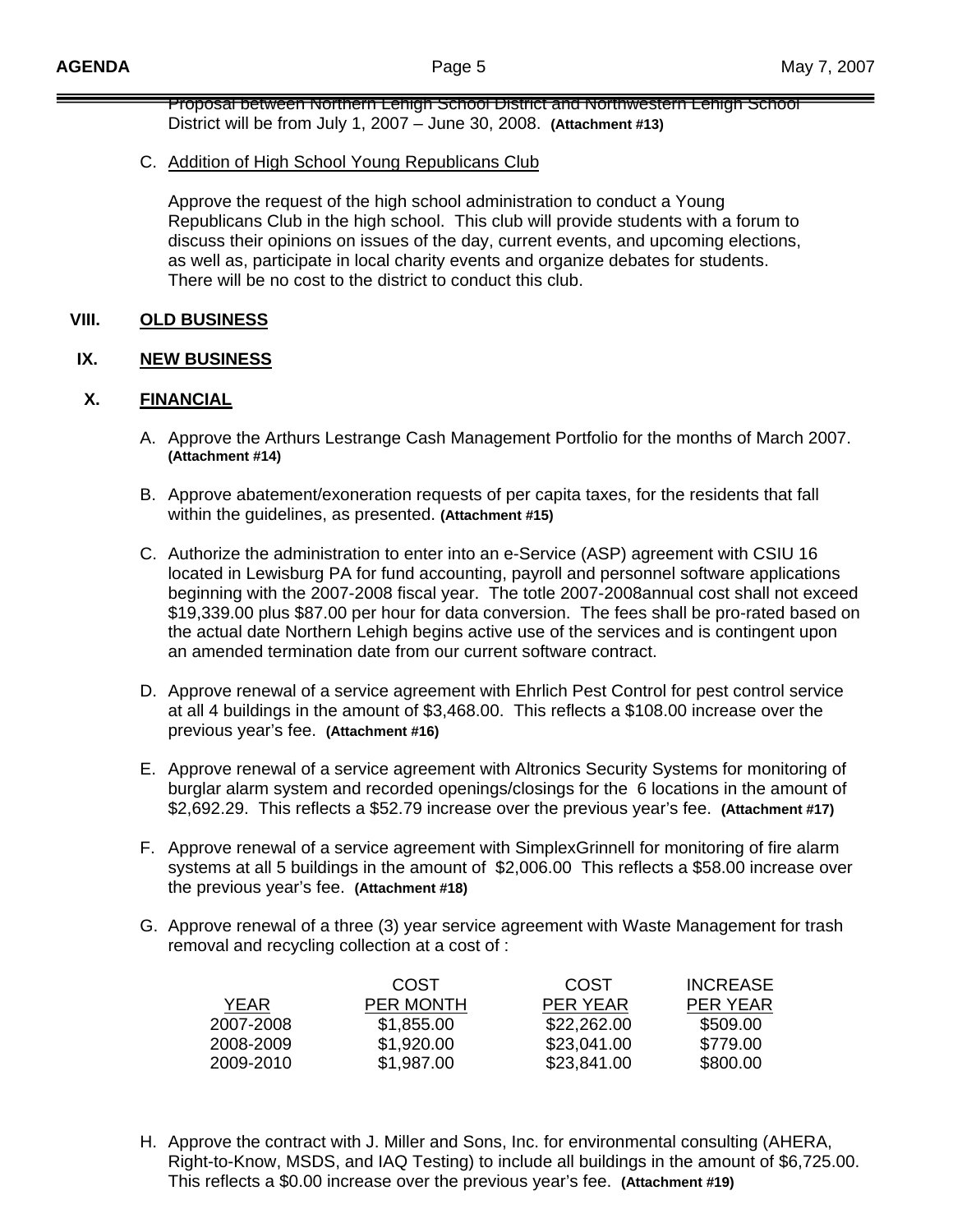- I. Approve to renew a five (5) year agreement with K.L. Fulford Associates, Inc. for the operation and management of the Peters Elementary School sewage treatment facility. Fees for this service will be \$9,300.00 per year. This reflects a \$0.00 increase over the previous five (5) year agreement.
- J. Authorize to allow administration to advertise for solicitation of bids for the High School Paving Project.
- K. Approve to appoint Sweet, Stevens, Williams & Katz, LLP as special counsel. Effective for the 2007-2008 school year, the hourly rate for non-routine matters will be \$165.00 per hour. The rate of routine or general advice will be \$120.00 per hour. This reflects a \$0.00 increase over the previous year's fees.

# **XI. LEGAL**

# **XII. CORRESPONDENCE**

# **XIII.** I**NFORMATION**

- A. Minutes of the Carbon Lehigh Intermediate Unit 21 Board of Directors meeting held on March 19, 2007.
- B. Minutes of the Lehigh Career & Technical Institute Joint Operating Committee meeting held on March 28, 2007 and the LCTI Director's Report for April 2007.
- C. Minutes of the Lehigh Carbon Community College Board of Trustees meeting held on April 5, 2007.

# **XIV. RECOGNITION OF GUESTS**

## **XV. BUDGET DISCUSSION**

## **XVI. ADOPTION OF PROPOSED FINAL BUDGET FOR 2007-2008**

A. It is recommended that he Board of Education adopts the proposed general fund final budget of the Northern Lehigh School District for the 2007-2008 school year in the amount of \$\_\_\_\_\_\_\_\_\_\_\_\_\_\_\_\_\_\_\_\_\_\_. This is an increase of \$\_\_\_\_\_\_\_\_\_\_\_\_\_\_\_\_ or  $\%$  over last year's figures.

The preliminary budget is adopted with a \_\_\_\_\_ mill increase for Lehigh County and a \_\_\_\_\_ mill increase for Northampton County.

## B. **Legal Notice**

 Authorize the Secretary to publish a Legal Advertisement notifying every resident or inhabitant within the territorial limits of the school district of Northern Lehigh attaining eighteen (18) years of age, and every resident or inhabitant in said school district to notify the proper Per Capita Tax Enumerator within twelve (12) months of his or her becoming a resident or inhabitant, in accordance with the School Laws of Pennsylvania, Section 680. as amended June 16, 1972, Act 138. The assessors to contact are as follows:

## **BOROUGH OF WALNUTPORT** Tera Knoll – Borough Secretary

Walnutport Borough Building 417 Lincoln Ave. Walnutport, PA 18088 610-767-1322